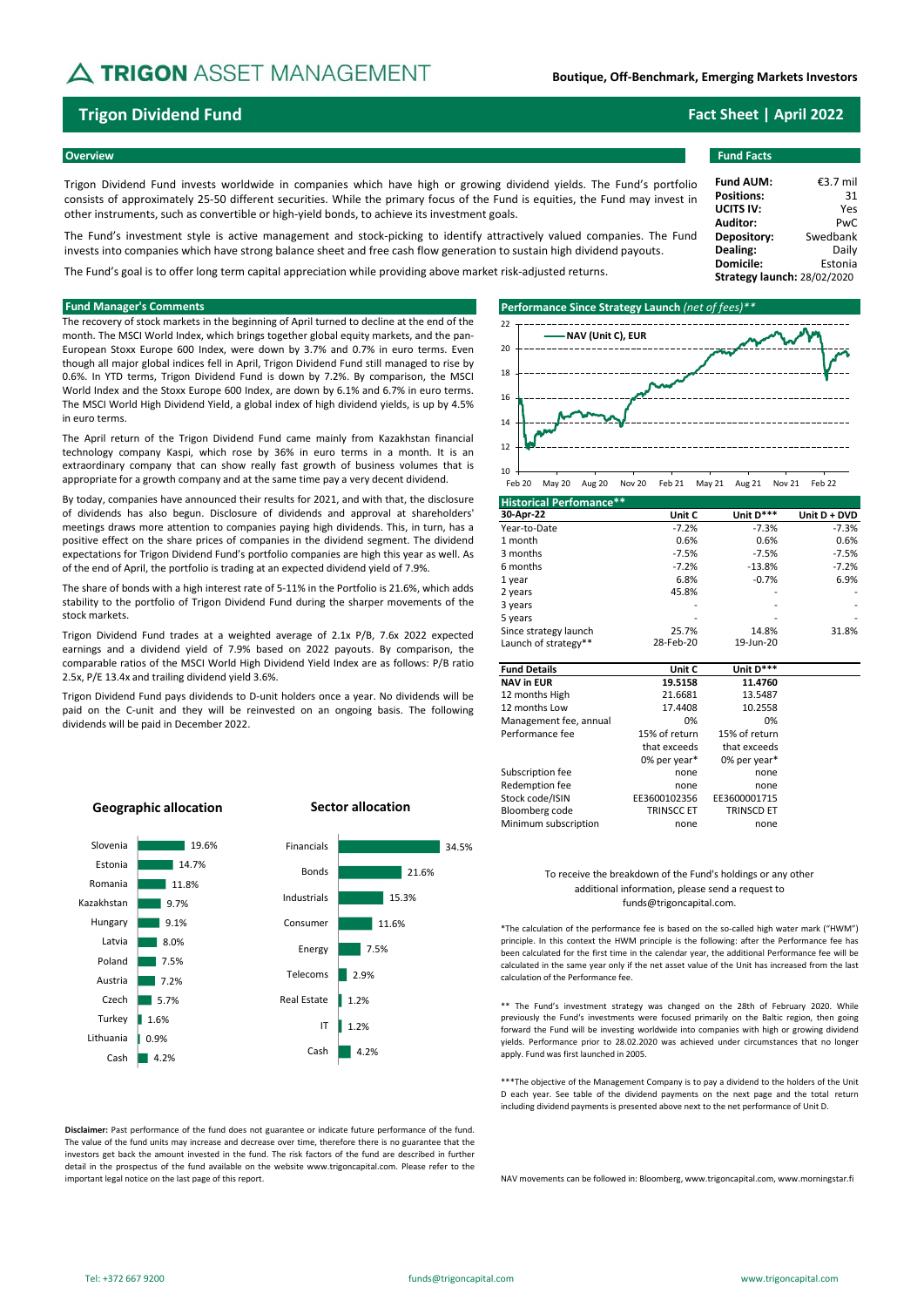# A TRIGON ASSET MANAGEMENT

## **Boutique, Off-Benchmark, Emerging Markets Investors**

# **Trigon Dividend Fund Fact Sheet | April 2022**

|      | Monthly Performance since strategy launch (Unit C)** |         |          |      |      |      |         |      |         |         |         |      |        |  |
|------|------------------------------------------------------|---------|----------|------|------|------|---------|------|---------|---------|---------|------|--------|--|
| Year | Jan                                                  | Feb     | Mar      | Apr  | Mav  | Jun  | Jul     | Aug  | Sept    | Oct     | Nov     | Dec  | Annual |  |
| 2022 | 0.2%                                                 | $-9.5%$ | .7%      | 0.6% |      |      |         |      |         |         |         |      |        |  |
| 2021 | 2.1%                                                 | 0.5%    | 3.8%     | 3.9% | 5.9% | 1.5% | 1.2%    | 3.8% | $-0.1%$ | 2.2%    | $-3.2%$ | 3.3% | 27.5%  |  |
| 2020 |                                                      |         | $-20.5%$ | 8.4% | 3.1% | 5.0% | $-0.3%$ | 1.4% | $-2.2%$ | $-4.4%$ | 15 7%   | 4.3% |        |  |

| D-unit dividend payments |              |               |
|--------------------------|--------------|---------------|
| Year                     | 2020         | 2021          |
| Dividend per unit (EUR)  | 0.78         | 0.92          |
| <b>NAV</b>               | 11 12        | 12.93         |
| Dividend yield           | 7.0%         | 7.1%          |
| Date                     | 9th December | 15th December |

## **Risk Management Report (Unit C)**

|                               | 1M       | 3M    | 6M    | <b>1Y</b> | <b>2Y</b> |            | Apr-22                   | <b>Oct-21</b> | Apr-21 |
|-------------------------------|----------|-------|-------|-----------|-----------|------------|--------------------------|---------------|--------|
| Volatility (daily)            | 7.8%     | 19.6% | 16.0% | 12.3%     | 11.6%     | Slovenia   | 19.6%                    | 17.3%         | 18.9%  |
| Volatility (monthly)          |          |       |       | 13.5%     | 15.5%     | Estonia    | 14.7%                    | 13.5%         | 15.2%  |
|                               |          |       |       |           |           | Romania    | 11.8%                    | 12.2%         | 14.3%  |
| <b>Downside Risk Analysis</b> |          |       |       |           |           | Kazakhstan | 9.7%                     | 3.0%          | 4.0%   |
| Negative months / total       | 7/26     | 19%   |       |           |           | Hungary    | 9.1%                     | 7.6%          | 5.4%   |
| Worst calendar month          | $-20.5%$ |       |       |           |           | Latvia     | 8.0%                     | 1.3%          | 2.5%   |
| Worst calendar quarter        | $-1.1%$  |       |       |           |           | Poland     | 7.5%                     | 12.4%         | 16.1%  |
|                               |          |       |       |           |           | Austria    | 7.2%                     | 5.3%          | 8.1%   |
| <b>Upside Risk Analysis</b>   |          |       |       |           |           | Czech      | 5.7%                     | 6.3%          | 7.4%   |
| Positive months / total       | 19/26    | 81%   |       |           |           | Turkey     | 1.6%                     | 6.3%          |        |
| Best calendar month           | 15.7%    |       |       |           |           | Lithuania  | 0.9%                     | 1.4%          | 1.9%   |
| Best calendar quarter         | 17.3%    |       |       |           |           | Russia     | $\overline{\phantom{a}}$ | 4.4%          | 1.6%   |
|                               |          |       |       |           |           | Croatia    |                          | 0.9%          | 1.5%   |

## **Market Cap Allocation**

|                               |       | ີບພວກ             |
|-------------------------------|-------|-------------------|
| Small Cap (0 - 500 mio EUR)   | 44.1% |                   |
| Mid Cap (500 mio - 5bn EUR)   | 30.0% | Sector Allocation |
| Large Cap (more than 5bn EUR) | 21.7% |                   |

| <b>Monthly Return Contribution Analysis (Unit C)</b> |         |                    |         | Consumer           | 11.6%                    | 14.7% | 11.2% |
|------------------------------------------------------|---------|--------------------|---------|--------------------|--------------------------|-------|-------|
|                                                      |         |                    |         | Energy             | 7.5%                     | 10.1% | 7.0%  |
| Kazakhstan                                           | 1.4%    | Bonds              | 0.3%    | Telecoms           | 2.9%                     | 10.1% | 12.0% |
| Austria                                              | 0.3%    | Financials         | 0.3%    | <b>Real Estate</b> | 1.2%                     | 4.3%  | 8.4%  |
| Latvia                                               | 0.1%    | Energy             | 0.3%    | ΙT                 | 1.2%                     | 1.1%  |       |
| Turkey                                               | 0.1%    | Industrials        | 0.3%    | Utilities          | $\overline{\phantom{a}}$ | 2.0%  | 2.7%  |
| Croatia                                              | 0.0%    | ΙT                 | 0.0%    | Materials          | $\overline{\phantom{a}}$ | 1.6%  |       |
| Russia                                               | 0.0%    | <b>Health Care</b> | 0.0%    | <b>Health Care</b> | $\overline{\phantom{a}}$ | 0.7%  | 1.1%  |
| Slovenia                                             | 0.0%    | Utilities          | 0.0%    |                    |                          |       |       |
| Estonia                                              | 0.0%    | Materials          | 0.0%    | Cash               | 4.2%                     | 8.3%  | 3.1%  |
| Romania                                              | 0.0%    | Real estate        | 0.0%    |                    |                          |       |       |
| Lithuania                                            | 0.0%    | Telecom            | $-0.1%$ |                    |                          |       |       |
| Hungary                                              | $-0.1%$ | Consumer           | $-0.6%$ |                    |                          |       |       |
| Czech                                                | $-0.1%$ |                    |         |                    |                          |       |       |
| Poland                                               | $-1.1%$ |                    |         |                    |                          |       |       |
| <b>Monthly Return</b>                                | 0.6%    |                    | 0.6%    |                    |                          |       |       |
|                                                      |         |                    |         |                    |                          |       |       |

**Disclaimer:** Past performance of the fund does not guarantee or indicate future performance of the fund. The value of the fund units may increase and decrease over time, therefore there is no guarantee that the investors get back the amount invested in the fund. The risk factors of the fund are described in further detail in the prospectus of the fund available on the website www.trigoncapital.com. Please refer to the important legal notice on the last page of this report.

\*\* The Fund's investment strategy was changed on the 28th of February 2020. While previously the Fund's investments were focused primarily on the Baltic region, then going forward the Fund will be investing worldwide into companies with high or growing dividend yields. Performance prior to 28.02.2020 was achieved under circumstances that no longer apply.

Signatory of:



|          |       |       |       |           | <b>Pueugraphic Allocation</b> |                          |        |        |
|----------|-------|-------|-------|-----------|-------------------------------|--------------------------|--------|--------|
|          |       |       |       |           |                               |                          |        |        |
| 1M       | 3M    | 6M    | 1Y    | <b>2Y</b> |                               | Apr-22                   | Oct-21 | Apr-21 |
| 7.8%     | 19.6% | 16.0% | 12.3% | 11.6%     | Slovenia                      | 19.6%                    | 17.3%  | 18.9%  |
|          |       |       | 13.5% | 15.5%     | Estonia                       | 14.7%                    | 13.5%  | 15.2%  |
|          |       |       |       |           | Romania                       | 11.8%                    | 12.2%  | 14.3%  |
|          |       |       |       |           | Kazakhstan                    | 9.7%                     | 3.0%   | 4.0%   |
| 7/26     | 19%   |       |       |           | Hungary                       | 9.1%                     | 7.6%   | 5.4%   |
| $-20.5%$ |       |       |       |           | Latvia                        | 8.0%                     | 1.3%   | 2.5%   |
| $-1.1%$  |       |       |       |           | Poland                        | 7.5%                     | 12.4%  | 16.1%  |
|          |       |       |       |           | Austria                       | 7.2%                     | 5.3%   | 8.1%   |
|          |       |       |       |           | Czech                         | 5.7%                     | 6.3%   | 7.4%   |
| 19/26    | 81%   |       |       |           | Turkey                        | 1.6%                     | 6.3%   |        |
| 15.7%    |       |       |       |           | Lithuania                     | 0.9%                     | 1.4%   | 1.9%   |
| 17.3%    |       |       |       |           | Russia                        | $\overline{\phantom{0}}$ | 4.4%   | 1.6%   |
|          |       |       |       |           | Croatia                       | -                        | 0.9%   | 1.5%   |
|          |       |       |       |           | Cash                          | 4.2%                     | 8.3%   | 3.1%   |

|                    | Apr-22 | Oct-21 | Apr-21 |
|--------------------|--------|--------|--------|
| Financials         | 34.5%  | 28.6%  | 33.4%  |
| <b>Bonds</b>       | 21.6%  | 9.2%   | 11.4%  |
| Industrials        | 15.3%  | 9.3%   | 9.8%   |
| Consumer           | 11.6%  | 14.7%  | 11.2%  |
| Energy             | 7.5%   | 10.1%  | 7.0%   |
| Telecoms           | 2.9%   | 10.1%  | 12.0%  |
| <b>Real Estate</b> | 1.2%   | 4.3%   | 8.4%   |
| ΙT                 | 1.2%   | 1.1%   |        |
| <b>Utilities</b>   | -      | 2.0%   | 2.7%   |
| <b>Materials</b>   |        | 1.6%   |        |
| <b>Health Care</b> |        | 0.7%   | 1.1%   |
| Cash               | 4.2%   | 8.3%   | 3.1%   |